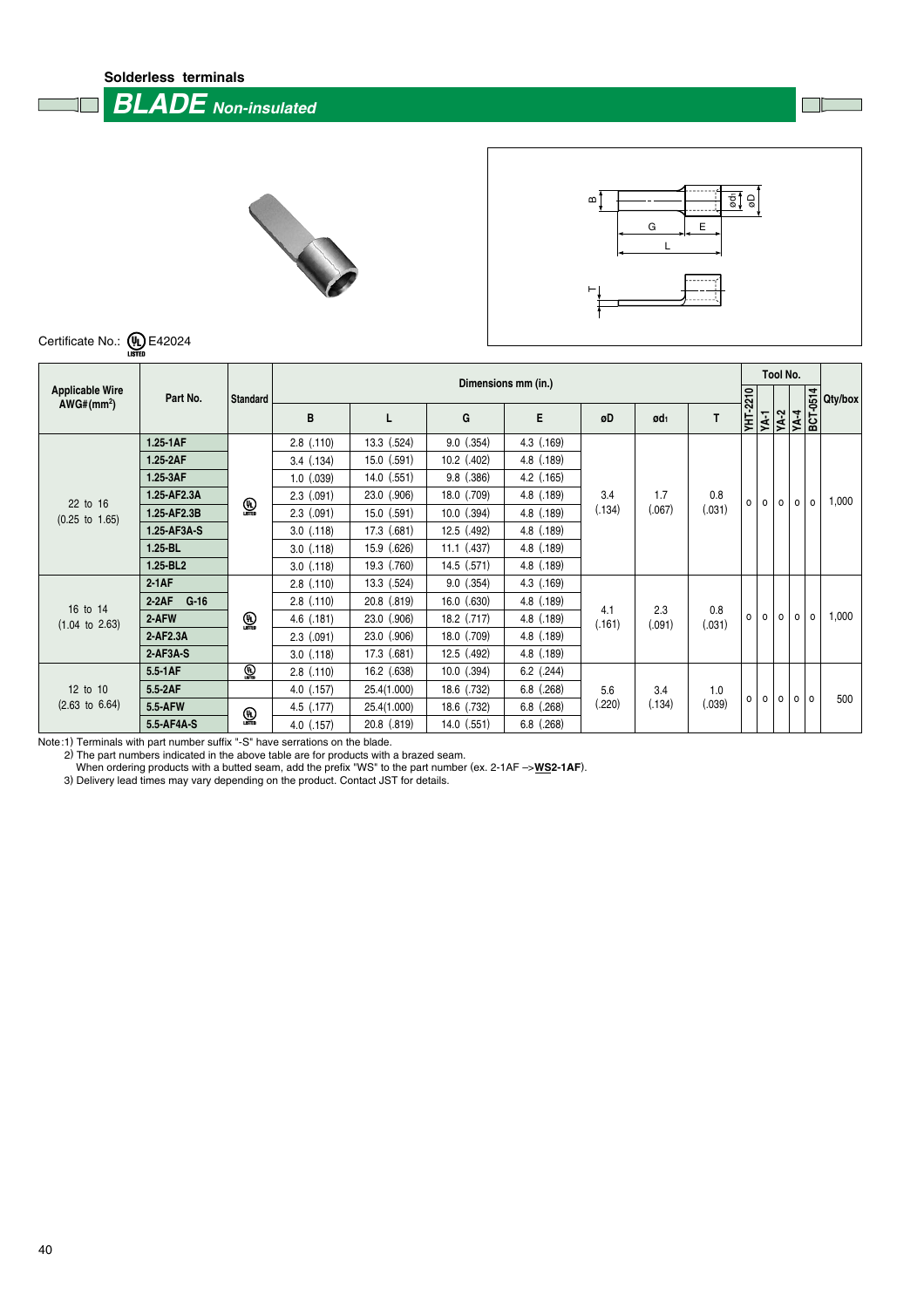**Solderless terminals**

 **BLADE Vinyl-insulated**





Certificate No.:  $\underbrace{\mathbf{\mathsf{U}}_1}$  E42024

|                                        |                                     |                          |                  | Dimensions mm (in.) |                |                 |                |               |               |               |        |                 |                  | Tool No.     |                   |                   |          |         |
|----------------------------------------|-------------------------------------|--------------------------|------------------|---------------------|----------------|-----------------|----------------|---------------|---------------|---------------|--------|-----------------|------------------|--------------|-------------------|-------------------|----------|---------|
| <b>Applicable Wire</b>                 |                                     | Part No.                 |                  |                     |                |                 |                |               |               |               |        |                 | <b>YNT-1210S</b> |              |                   |                   | 4        |         |
| AWG# (mm <sup>2</sup> )                |                                     | <b>Flared</b>            | <b>Standard</b>  | B                   |                | G               | $\ell$         | øD            |               | Т             | Color  | <b>YNT-2216</b> | <b>YNT-1614</b>  |              |                   |                   | BCT-0514 | Qty/box |
|                                        | <b>Straight</b>                     |                          |                  |                     |                |                 |                | Str.          | Fld.          |               |        |                 |                  | YA-1         | $\overline{YA-2}$ | $\overline{NA-4}$ |          |         |
|                                        | V1.25-1AF                           | <b>FV1.25-1AF</b>        |                  | $2.8$ $(.110)$      | 18.0 (.709)    | $9.0$ $(.354)$  |                |               |               |               |        |                 |                  |              |                   |                   |          |         |
|                                        | V1.25-2AF                           | <b>FV1.25-2AF</b>        |                  | $3.4$ $(.134)$      | 19.2 (.756)    | $10.2$ (.402)   |                | 3.2<br>(.126) | 4.0<br>(.157) | 0.8<br>(.031) |        |                 |                  |              |                   |                   |          |         |
|                                        | V1.25-3AF                           | <b>FV1.25-3AF</b>        | $\bigcirc$       | $1.0$ $(.039)$      | 18.8 (.740)    | $9.8$ $(.386)$  |                |               |               |               | Red    |                 |                  |              |                   |                   |          |         |
| 22 to 16<br>$*(0.25 \text{ to } 1.65)$ | V1.25-AF2.3A                        | <b>FV1.25-AF2.3A</b>     |                  | $2.3$ (.091)        | 27.2(1.071)    | 18.0 (.709)     | 9.0            |               |               |               |        | $\circ$         |                  | 0            | $\circ$           | $\circ$           | $\circ$  |         |
|                                        | V1.25-AF2.3B                        | <b>FV1.25-AF2.3B</b>     |                  | $2.3$ (.091)        | 19.2 (.756)    | $10.0$ $(.394)$ | (.354)         |               |               |               |        |                 |                  |              |                   |                   |          | 1,000   |
|                                        | V1.25-AF3A-S                        | <b>FV1.25-AF3A-S</b>     |                  | $3.0$ $(.118)$      | 21.5 (.846)    | 12.5 (.492)     |                |               |               |               |        |                 |                  |              |                   |                   |          |         |
|                                        | V1.25-BL                            | <b>FV1.25-BL</b>         |                  | $3.0$ $(.118)$      | (.791)<br>20.1 | $11.1$ (.437)   |                |               |               |               |        |                 |                  |              |                   |                   |          |         |
|                                        | V1.25-BL2                           | <b>FV1.25-BL2</b>        |                  | $3.0$ $(.118)$      | 23.5 (.925)    | 14.5 (.571)     |                |               |               |               |        |                 |                  |              |                   |                   |          |         |
|                                        | <b>V2-1AF</b>                       | <b>FV2-1AF</b>           |                  | $2.8$ $(.110)$      | 18.0 (.709)    | $9.0$ $(.354)$  |                | 3.9<br>(.154) | 4.5<br>(.177) |               |        |                 |                  |              |                   |                   |          |         |
|                                        | V2-2AF G-16                         | <b>FV2-2AF</b><br>$G-16$ |                  | $2.8$ $(.110)$      | 25.0 (.984)    | 16.0 (.630)     |                |               |               |               |        |                 |                  |              |                   |                   |          |         |
| 16 to 14<br>$(1.04 \text{ to } 2.63)$  | V <sub>2</sub> -AFW                 | <b>FV2-AFW</b>           | $\mathbb{Q}$     | $4.6$ (.181)        | 27.2(1.071)    | 18.2 (.717)     | 9.0<br>(.354)  |               |               | 0.8<br>(.031) | Blue   |                 | $\circ$          | $\mathsf{o}$ | $\circ$           | $\circ$           | $\circ$  | 1,000   |
|                                        | <b>V2-AF2.3A</b>                    | <b>FV2-AF2.3A</b>        |                  | $2.3$ $(.091)$      | 27.2(1.071)    | 18.0 (.709)     |                |               |               |               |        |                 |                  |              |                   |                   |          |         |
|                                        | V <sub>2</sub> -AF <sub>3</sub> A-S | FV2-AF3A-S               |                  | $3.0$ $(.118)$      | 21.5 (.846)    | 12.5 (.492)     |                |               |               |               |        |                 |                  |              |                   |                   |          |         |
| 12 to 10<br>$(2.63 \text{ to } 6.64)$  | <b>V5.5-1AF</b>                     | <b>FV5.5-1AF</b>         |                  | $2.8$ $(.110)$      | 23.5 (.925)    | $10.0$ $(.394)$ |                |               |               |               |        |                 |                  |              |                   |                   |          |         |
|                                        | <b>V5.5-AFW</b>                     | <b>FV5.5-AFW</b>         | $\bigcirc$ usted | 4.5 (.177)          | 32.1(1.264)    | 18.6 (.732)     | 13.5<br>(.531) | 5.4<br>(.213) | 6.8<br>(.268) | 1.0<br>(.039) | Yellow |                 | 0                |              |                   | $\circ$           | $\circ$  | 500     |
|                                        | <b>V5.5-AF4A-S</b>                  | <b>FV5.5-AF4A-S</b>      |                  | 4.0 (.157)          | 27.5(1.083)    | 14.0 (.551)     |                |               |               |               |        |                 |                  |              |                   |                   |          |         |

Note:1) Terminals with part number suffix "-S" have serrations on the blade.<br>
2) The part numbers indicated in the above table are for products with a brazed seam.<br>
2) The part numbers indicated in the above table are for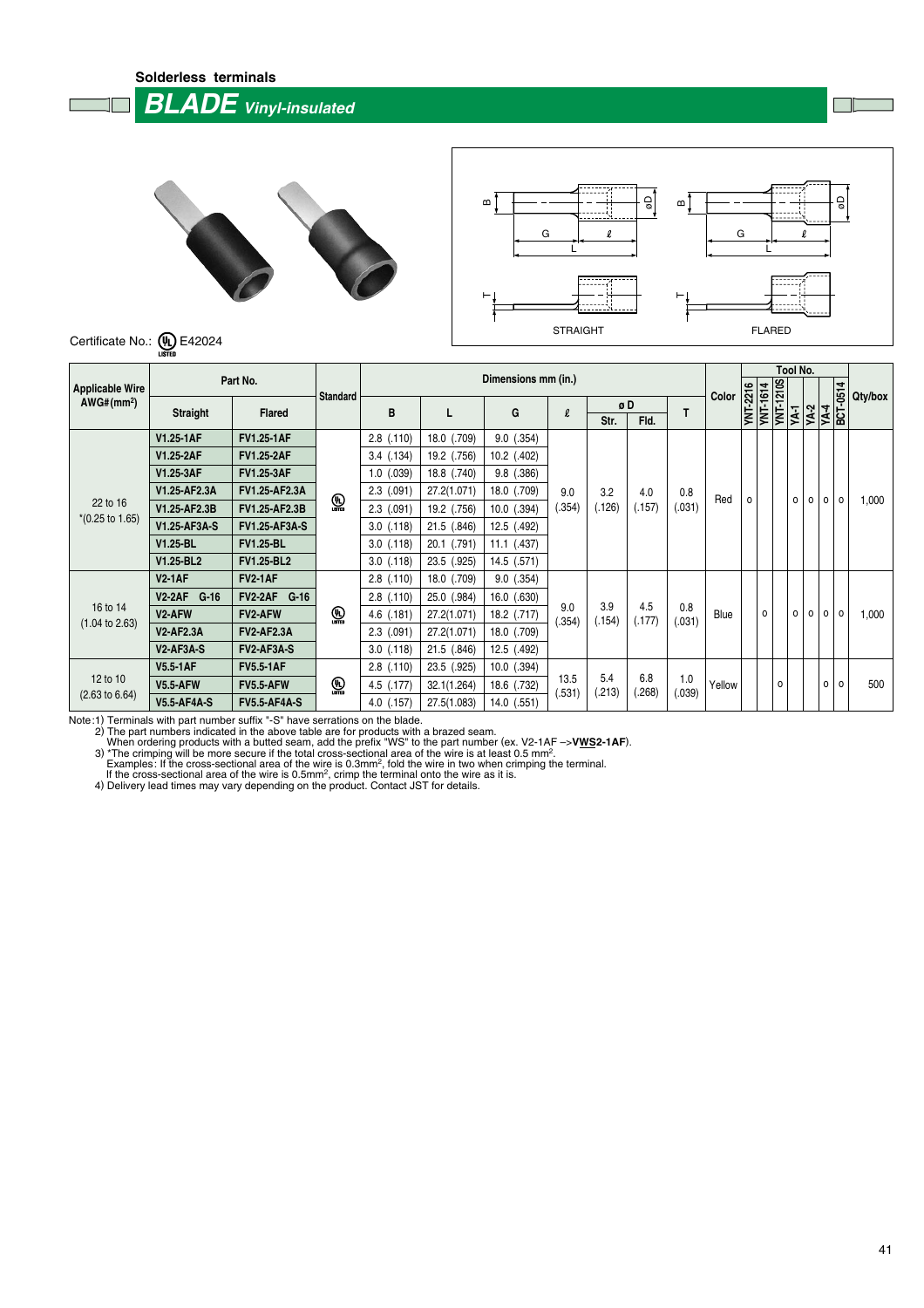**Solderless terminals**

## **BLADE Vinyl-insulated (funnel-entry)**

 $\Box$ 





Certificate No.:  $\underbrace{\mathbf{\mathsf{U}}_1}_{\text{LISTER}}$  E42024

|                                       |                       | Standard        | Dimensions mm (in.) |             |                 |                |               |               |                   |   | <b>Tool No.</b>              |         |         |                                 |              |         |
|---------------------------------------|-----------------------|-----------------|---------------------|-------------|-----------------|----------------|---------------|---------------|-------------------|---|------------------------------|---------|---------|---------------------------------|--------------|---------|
| <b>Applicable Wire</b>                | Part No.              |                 |                     |             |                 |                |               |               |                   |   |                              |         |         |                                 |              | Qty/box |
| AWG#(mm <sup>2</sup> )                |                       |                 | B                   |             | G               | $\ell$         | øD            |               | Color<br>VIT-2216 |   | <b>YNT-1614</b><br>YNT-1210S | YA-1    |         | <b>YA-2</b><br>YA-4<br>BCT-0514 |              |         |
|                                       | <b>FVX1.25-1AF</b>    |                 | $2.8$ $(.110)$      | 19.8 (.780) | $9.0$ $(.354)$  |                |               |               |                   |   |                              |         |         |                                 |              |         |
|                                       | <b>FVX1.25-2AF</b>    |                 | $3.4$ $(.134)$      | 21.0 (.827) | $10.2$ (.402)   |                | 4.0<br>(.157) | 0.8<br>(.031) |                   |   |                              |         |         |                                 |              |         |
|                                       | <b>FVX1.25-AF2.3A</b> |                 | $2.3$ $(.091)$      | 29.0(1.142) | 18.0 (.709)     |                |               |               |                   |   |                              |         |         |                                 |              |         |
| 22 to 16                              | <b>FVX1.25-AF2.3B</b> | $\bigcirc$      | $2.3$ $(.091)$      | 21.0 (.827) | $10.0$ $(.394)$ | 10.8<br>(.425) |               |               | Red               | 0 |                              | 0       | $\circ$ | 0                               | 0            | 1,000   |
| $*(0.25 \text{ to } 1.65)$            | <b>FVX1.25-AF3A-S</b> |                 | $3.0$ $(.118)$      | 23.3 (.917) | 12.5 (.492)     |                |               |               |                   |   |                              |         |         |                                 |              |         |
|                                       | <b>FVX1.25-BL</b>     |                 | $3.0$ $(.118)$      | 21.9 (.862) | $11.1$ $(.437)$ |                |               |               |                   |   |                              |         |         |                                 |              |         |
|                                       | <b>FVX1.25-BL2</b>    |                 | $3.0$ $(.118)$      | 25.3 (.996) | $14.5$ (.571)   |                |               |               |                   |   |                              |         |         |                                 |              |         |
|                                       | <b>FVX2-1AF</b>       |                 | $2.8$ $(.110)$      | 19.8 (.780) | $9.0$ $(.354)$  |                |               |               |                   |   |                              |         |         |                                 |              |         |
|                                       | <b>FVX2-2AF G-16</b>  |                 | $2.8$ $(.110)$      | 26.8(1.005) | $16.0$ $(.630)$ | 10.8           |               | 0.8           |                   |   |                              |         |         |                                 |              |         |
| 16 to 14<br>$(1.04 \text{ to } 2.63)$ | <b>FVX2-AFW</b>       | $\mathbb{Q}$    | $4.6$ $(.181)$      | 29.0(1.142) | 18.2 (.717)     | (.425)         | 4.6<br>(.181) | (.031)        | Blue              |   | $\circ$                      | 0       | $\circ$ | 0                               | 0            | 1,000   |
|                                       | <b>FVX2-AF2.3A</b>    |                 | $2.3$ $(.091)$      | 29.0(1.142) | 18.0 (.709)     |                |               |               |                   |   |                              |         |         |                                 |              |         |
|                                       | FVX2-AF3A-S           |                 | $3.0$ $(.118)$      | 23.3 (.917) | $12.5$ $(.492)$ |                |               |               |                   |   |                              |         |         |                                 |              |         |
| 12 to 10                              | FVX5.5-AFW            | $\bigcirc$ usta | $4.5$ $(.177)$      | 32.6(1.283) | 18.6 (.732)     | 14.0           | 6.8           | 1.0           |                   |   |                              | $\circ$ |         | 0                               | $\mathsf{o}$ | 500     |
| $(2.63 \text{ to } 6.64)$             | <b>FVX5.5-AF4A-S</b>  |                 | $4.0$ (.157)        | 28.0(1.102) | $14.0$ (.551)   | (.551)         | (.268)        | (.039)        | Yellow            |   |                              |         |         |                                 |              |         |

Note:1) Terminals with part number suffix "-S" have serrations on the blabe.<br>
2) The part numbers indicated in the above table are for products with a brazed seam.<br>
When ordering products with a butted seam, add the prefi